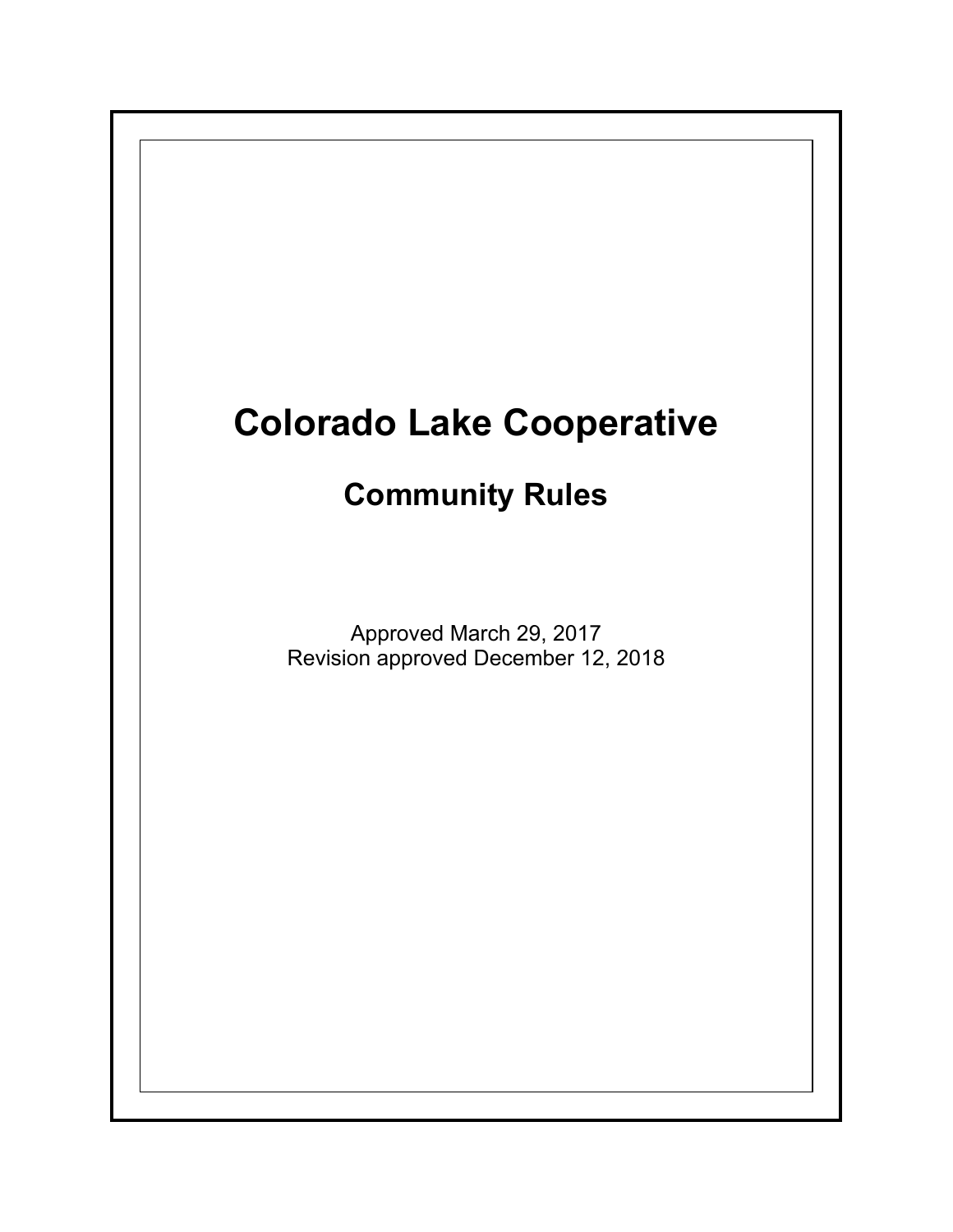# **Colorado Lake Cooperative Community Rules**

| 2. |                                                                                                                                  |
|----|----------------------------------------------------------------------------------------------------------------------------------|
|    |                                                                                                                                  |
|    |                                                                                                                                  |
| 5. |                                                                                                                                  |
|    | 5.1<br>5.2<br>5.3                                                                                                                |
| 6. | Sale of Manufactured Homes and Admission of New Memberships 10                                                                   |
| 7. |                                                                                                                                  |
|    |                                                                                                                                  |
|    | 7.1<br>7.2<br>7.3<br>7.4<br>7.5<br>7.6<br>7.7<br>7.8<br>Hot Tubs, Barbecue Grills, Fire Pits, Fireworks, Propane Tanks 15<br>7.9 |
|    |                                                                                                                                  |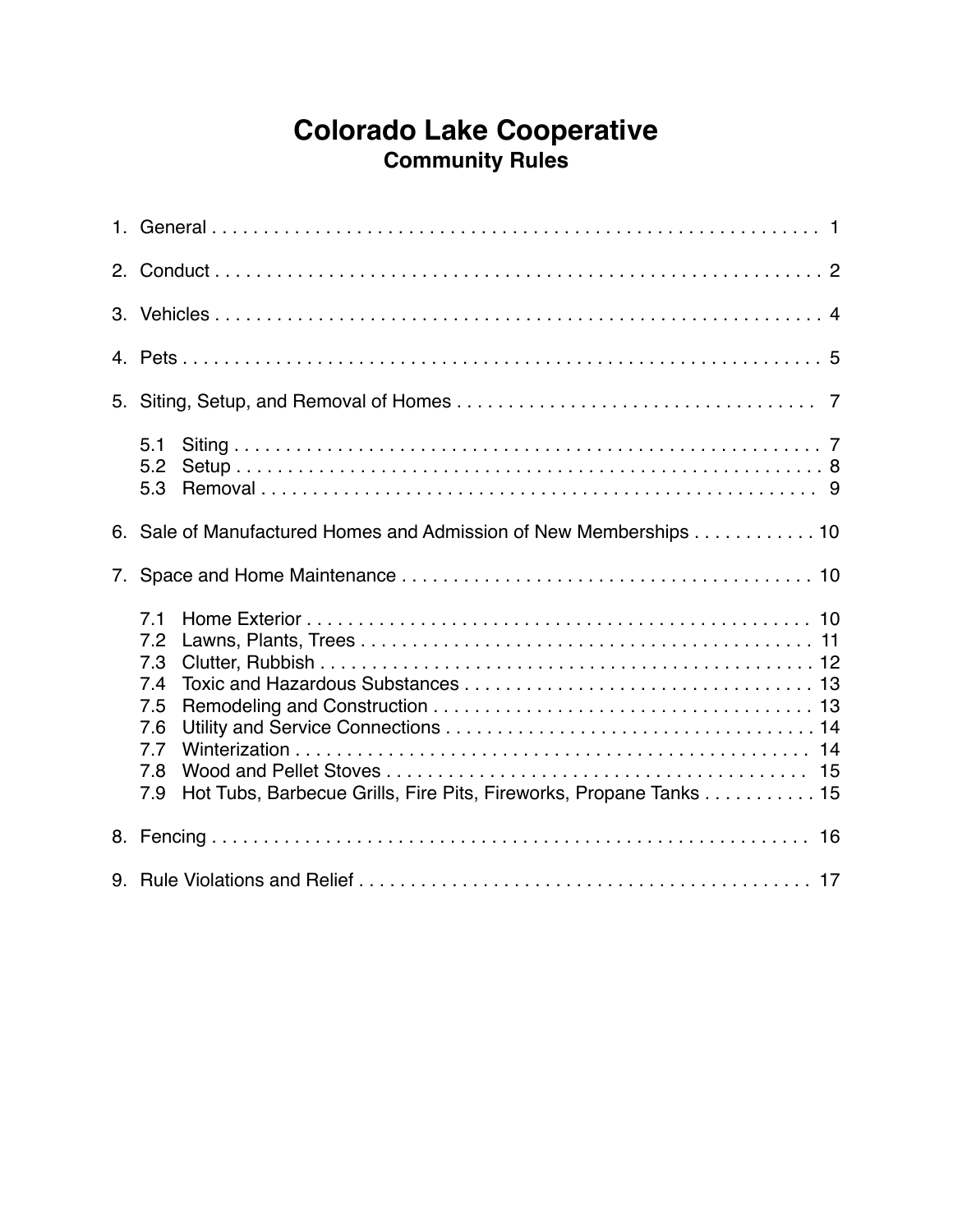Approved March 29, 2017 Revision approved December 12, 2018

# **Colorado Lake Cooperative Community Rules**

[*previously approved Colorado Lake Cooperative Rules and Regulations have been replaced by ROC USA LLC Community Rules template © 1984-2017, except where indicated; alphabetical subsections in the template have been reformatted with numerals*]

Welcome to our community! We wish to provide a pleasant, attractive, and affordable place for residents to live. All communities need some basic rules to accomplish this goal. We hope these rules are not unnecessarily restrictive but provide a safe and tranquil community. The future value of our homes rests on our community's appearance and reputation in the region. We hope our rules facilitate these goals.

These rules apply to all member homeowners and all other persons living in the home, as well as guests. They apply equally to Colorado Lake Cooperative ("the Cooperative") members and non-members. For brevity, we have used "residents" to refer to these persons. These rules may be amended from time to time by the Cooperative members as provided in the Colorado Lake Cooperative Bylaws.

### **1. General**

Residents may request clarification or interpretation of these rules at any time from the Board of Directors of the Cooperative ("the Board"). Questions, comments, or suggestions must be submitted to the Board in writing and signed.

- **1.1** Any requests of the Board, including requests for approval of an exception to these rules, must be submitted in writing to the Secretary of the Board at least five days prior to a scheduled Board meeting.
- **1.2** Residents with disabilities have the right to request waivers or modifications of rules if required as a reasonable accommodation. The Board may establish by resolution additional forms and procedures to be followed in making such request. The Board and residents must keep a copy of such agreement.
- **1.3** Any approval or permission granted by the Board to a resident or request of the Board to a resident must be in writing.
- **1.4** When notice is required in the rules, the notice will be in writing. Receipt of the notice by the resident shall be considered complete three days after mailing or after it is hand-delivered to a person 18 years or older living in the home, in addition to a mailed notice. Notices may be posted on the home but must also be mailed to be effective.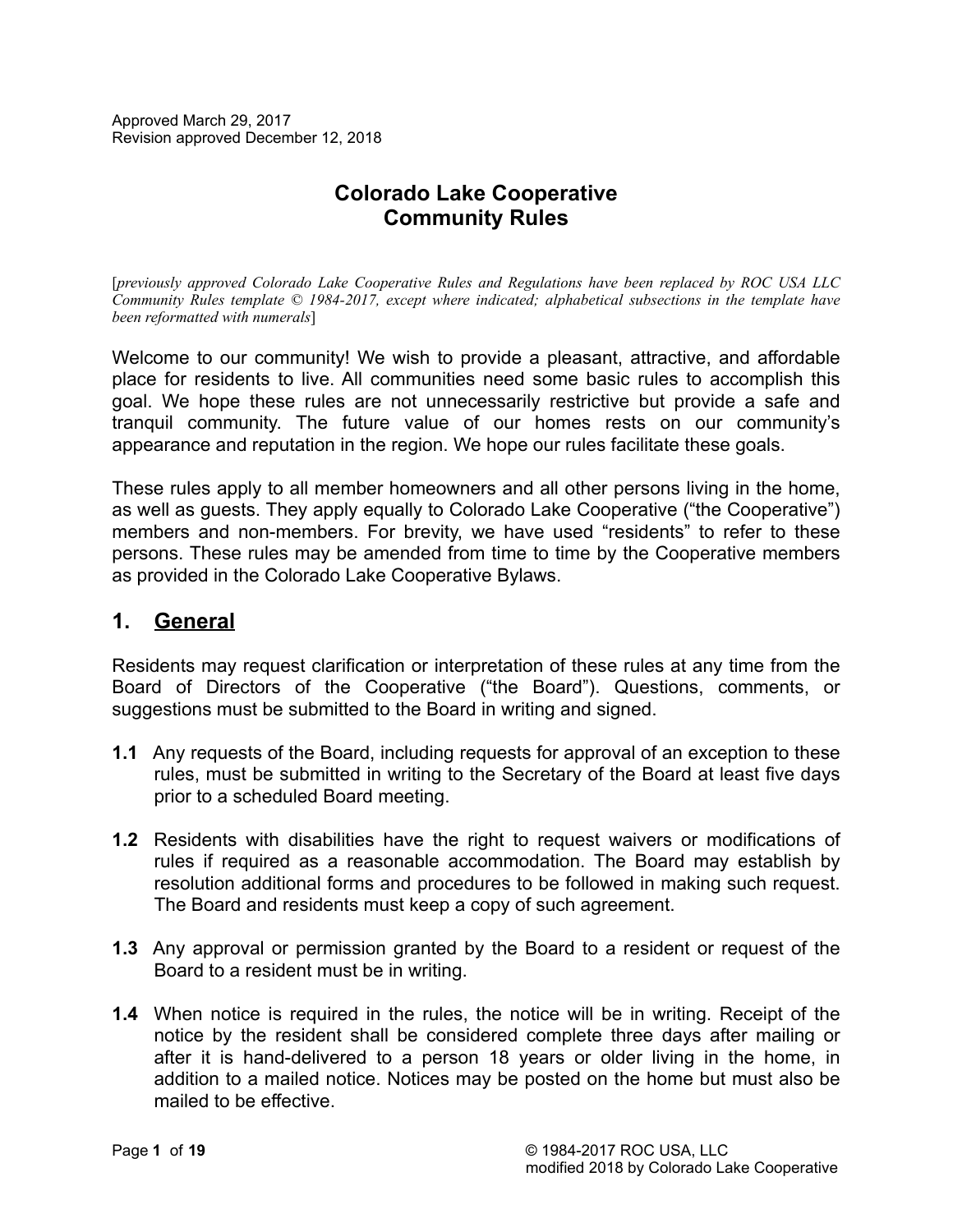- **1.5** Homes are to be owner occupied, and occupancy is limited to the persons named in the Space Lease. Rentals are not permitted. Occupancy shall not exceed two persons per bedroom. Any exceptions require approval by the Board.
- **1.6** If a resident violates these Community Rules by either taking some action or failing to take some action, and the resident does not correct the violation after being notified to do so by the property manager, the Board, acting on behalf of the Cooperative, may authorize the property manager to correct the violation on the resident's behalf. If the Board authorizes such corrective action, the violator must reimburse the Cooperative for its expenses plus 10 percent as a management fee. [*from previous Colorado Lake Cooperative Rules and Regulations, Section 1.4; revised for clarity; reimbursement changed to 10 percent*]
- **1.7** If the Board, acting on behalf of the Cooperative, at any time fails to require performance of any Community Rule, such failure shall not limit the Cooperative's right to enforce that rule or any other Community Rule. If any breach of a Community Rule is waived, the waiver will not be construed as a waiver of any future breach of that rule or any other Community Rule. [*from previous Colorado Lake Cooperative Rules and Regulations, Section 1.5*]

### **2. Conduct**

We strive to build a safe and tranquil community. Due to the close proximity in which we live, we have basic ground rules to maintain the peace and security of all residents.

- **2.1** All residents are responsible for the actions of their guests and guests' children, pets, and/or their assistance animals.
- **2.2** Residents must conduct themselves in a reasonable manner at all times and must not disrupt, threaten, or harass other residents or their guests.
- **2.3** Public intoxication is prohibited.
- **2.4** This is a drug-free community. Use, possession, or distribution of illegal drugs is prohibited and is cause for immediate eviction, as provided by Oregon law.
- **2.5** No commercial or in-home businesses are allowed, including daycare, with the exception of non-physical internet commerce. If residents are negatively impacted by any business activity within the community, the business must cease operation. No visible signage or other advertising is allowed, except home for sale signs. [*"except home for sale signs" added*]
- **2.6** Excessive noise levels are to be avoided at all times. Excessive noise is defined as any noise that is unreasonably loud, continuous, or frequent enough to be a disturbance to other residents, including, but not limited to, dog barking (see Section 4.5, below), music, indoor/outdoor conversations, motor vehicles, and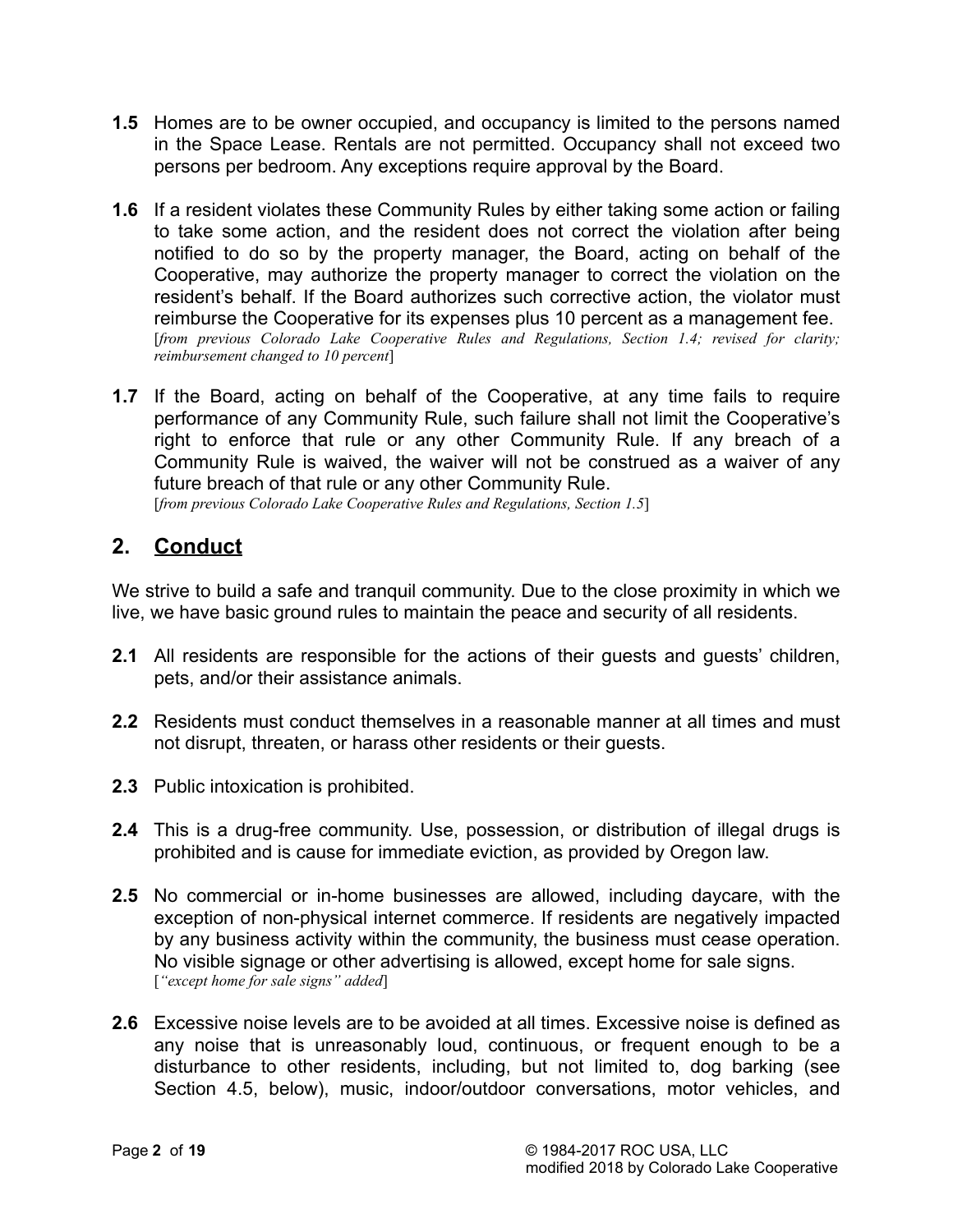social events. Quiet hours are 10:00 p.m. until 9:00 a.m., except when work by a contract professional is required and authorized by the Board. [*noise definition and "contract professional" phrase added*]

- **2.7** Vandalism of any kind will not be tolerated. Vandalism or graffiti to a resident's home or space must be repaired or removed by the resident of the space upon 30 days written notice from the property manager. If the vandalism or graffiti is not repaired or removed within 30 days, the property manager may repair or remove it and the cost will be charged to the resident. [*modified per Cooperative attorney*]
- **2.8** Discharge of firearms (including BB, air, and paintball guns), archery equipment, and all other weapons in the community or on Colorado Lake is strictly prohibited.
- **2.9** The bank adjacent to Colorado Lake is not owned by the Cooperative. Trespassing on the lake bank is prohibited. [*added*]
- **2.10** Feeding of wildlife is prohibited; however, bird and squirrel feeders are permitted. [*from previous Colorado Lake Cooperative Rules and Regulations, Section 2.6*]
- **2.11** Any person or persons evicted from the community for cause shall not be permitted to return, with the exception of short-term visitations with written Board approval.
- **2.12** Any guest visiting for more than 14 consecutive days must register with the property manager. [*modified from previous Colorado Lake Cooperative Rules and Regulations, Section 4.8*]
- **2.13** Any guest staying for more than 14 consecutive days who wishes to remain in the community must qualify as a household occupant and be added to the Space Lease, or as a temporary occupant and must execute a temporary occupancy agreement, unless the guest is a caregiver for a resident with a disability as defined by law. In order to qualify as either a household occupant or a temporary occupant, the guest must first submit an application to the property manager and meet the occupancy requirements set in Section 3.1 of the Bylaws. Live-in caregivers are subject to an abbreviated background check (criminal background only) before moving in. The Board recognizes that there may be extenuating circumstances in any of these cases. The circumstances should be described in writing, signed, and submitted to the Board prior to the end of the 14-day period.
- **2.14** In compliance with Oregon law (ORS 814.485, 814.486), children under the age of 16 on a bike, with or without training wheels, must always wear a helmet while riding within the community.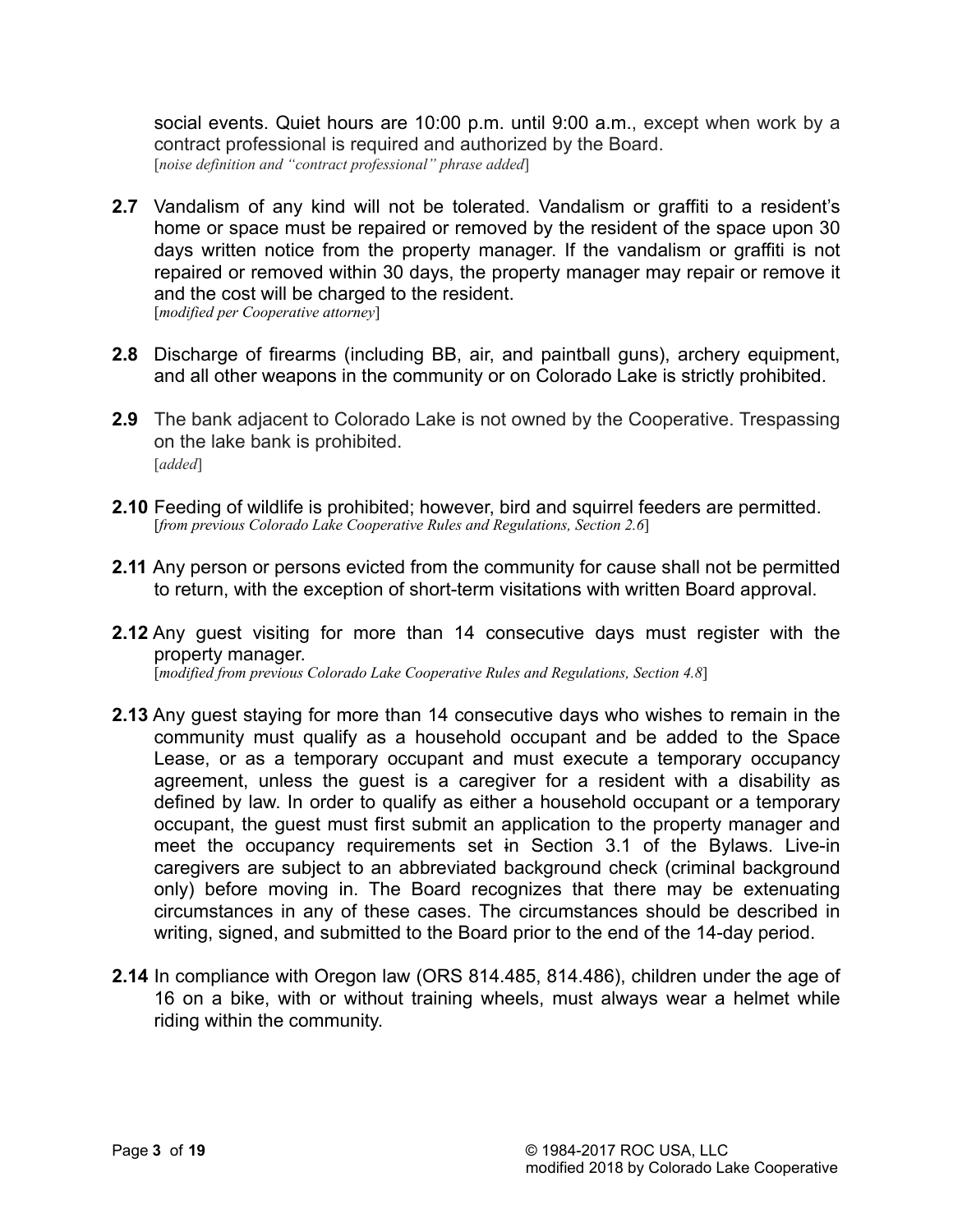### **3. Vehicles**

We strive to provide a safe, clean, and orderly community.

- **3.1** The speed limit within the community is 10 miles per hour.
- **3.2** At all times vehicles must be operated in a careful manner in the community so as to avoid injury to persons and property. Residents are especially cautioned to watch for people walking on our roadway. [*last sentence added*]
- **3.3** Motorcycles and motor scooters that are licensed and street legal are allowed for ingress to and egress from the community. Motorized trail bikes, go-carts, and allterrain vehicles are not to be used in the community. Engine noise should be kept at a moderate level; any excessive engine noise is prohibited.
- **3.4** Each resident's space contains parking in driveways and/or graveled parking spaces and carports. Residents must use their allotted parking spaces in lieu of parking in the street. Vehicles may not be parked in yards on lawn or landscaped areas. No street parking is allowed. Short-term street parking is permitted for dropoff and pick-up only. Vehicles must not block entryways or mailboxes. All streets must provide easy access for emergency vehicles at all times. [*some wording modified for Colorado Lake Cooperative*]
- **3.5** All vehicles must have current license tags. Non-operational vehicles and vehicles that are not properly maintained (including those that are not currently licensed) may not be stored on residents' spaces or in the community RV/storage lot for more than six months. Residents are responsible to remove such vehicles, or the Board may direct that such vehicles be towed at the expense of the owner. Notice will be given of the intent to tow the vehicle 72 hours prior to towing. If the vehicle owner is unknown, the notice will be placed in a visible place on the vehicle to be towed. In the case of extenuating circumstances, a resident may request a variance or a time extension from the Board in writing, and the Board will respond in writing.

[*some wording modified for clarification*]

- **3.6** Recreational vehicles and equipment, such as boats, trailers, all-terrain vehicles, campers, motor homes; and oversized trucks, vans, etc., may not be stored in residents' driveways or anywhere else on residents' spaces, except for periods not to exceed 72 hours for loading and unloading. A resident may submit a written request to the Board for a temporary extension of the 72 hours. Alternatively, residents may apply to the Board to lease space in the community RV/storage lot, if space is available, where these items may be parked, subject to a monthly fee. [*some wording modified for Colorado Lake Cooperative*]
- **3.7** The visitors parking area is for visitors who are actually on the premises visiting a current resident. No overnight parking while off the premises and no long-term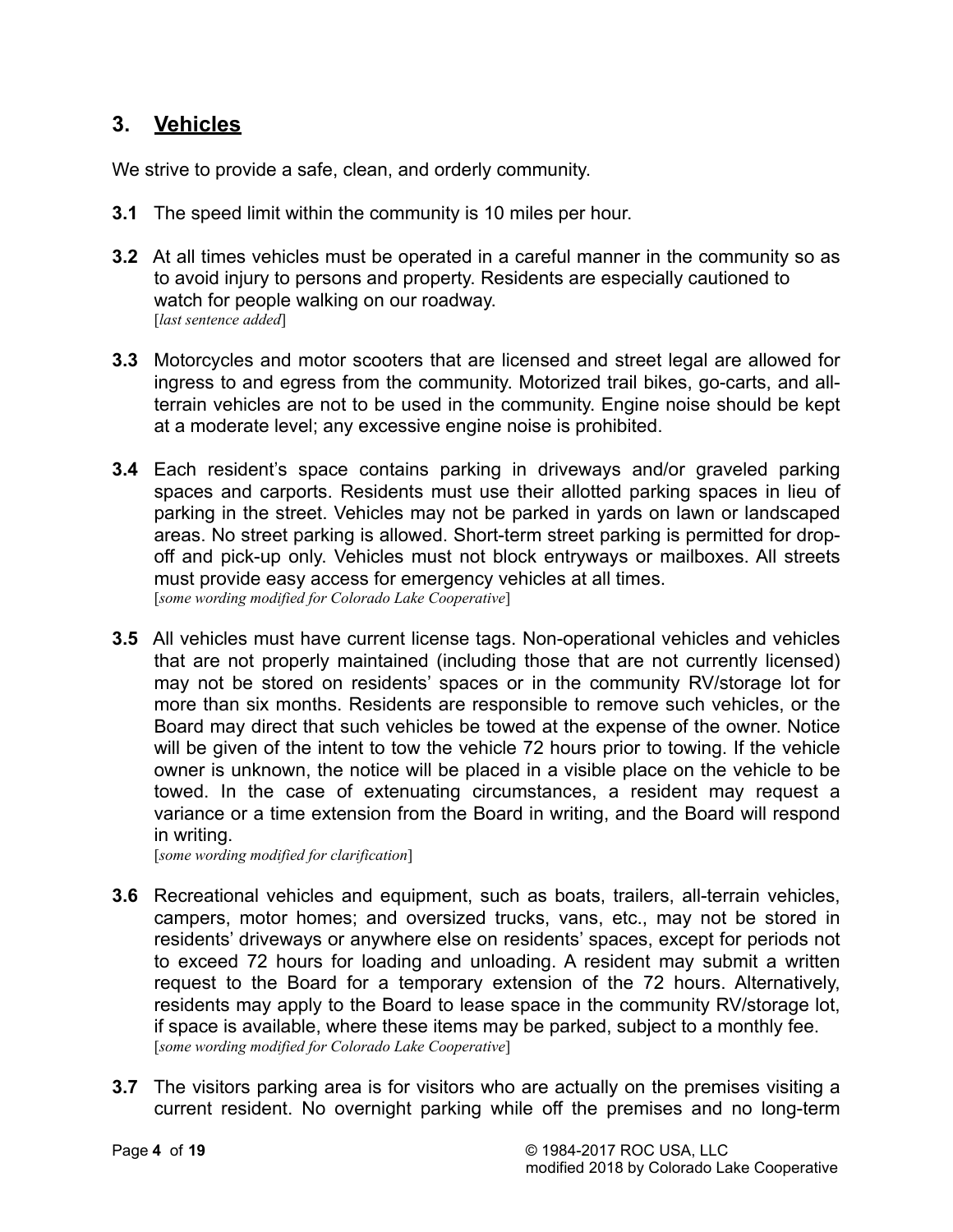parking is allowed in the visitors parking area. Visitors may park in a resident's parking space while visiting; however, visitor's vehicles are not to be stored at such sites.

[*from previous Colorado Lake Cooperative Rules and Regulations, Sections 4.5 and 4.4*]

- **3.8** Community parking areas are for the use of residents while conducting or participating in community business or social activities. No overnight or long-term parking is allowed in community parking areas. [*new rule*]
- **3.9** No major repairing of vehicles is allowed within the community. A major repair is defined as the dismantling of a vehicle, parts of an engine or drive train, painting, body work requiring machine shop tools, or the lifting of any wheel off the ground for the purpose of repair other than repair of a flat tire, oil change, other lubricant changes, and regular maintenance. Minor repairs and minor maintenance are acceptable.

[*modified for Colorado Lake Cooperative*]

**3.10** No motor oil or any caustic or non-biodegradable substance shall be deposited in any street, sewer system, or on the ground within the community. A resident will be charged for any damages caused by such materials. (See also Section 7.4, below, and Section 7-J of the Space Lease.)

### **4. Pets**

We recognize the importance of pets to many residents. However, not everyone likes the same pets. Recognizing the close proximity in which we live, we intend that the following rules balance the interests of all residents regarding pets and create a healthy environment for all. Colorado Lake Cooperative expects all community members to familiarize themselves with all local pet ordinances and to comply with those laws while residing in the community. We also require that residents spay, neuter, and vaccinate animals.

**4.1** Residents may own no more than three pets per household. Pets are defined as dogs and/or cats. Fish, birds, and small pets, such as hamsters or guinea pigs, are not covered under this rule. Exotic animals, reptiles, farm animals, and wild animals are not appropriate pets for a mobile home community and are not permitted.

[*from previous Colorado Lake Cooperative Rules and Regulations, Section 5.1*]

**4.2** The following dog breeds are excluded in the community: German Shepherd, Pit Bull, Rottweiler, and Bullmastiff, and dogs with a bite history or aggressive dogs. An exception will be made for assistance dogs of these breeds with documentation from a prescribing health professional. In addition, the Board may request that the owner provide evidence of liability insurance in an amount required by the Cooperative with Colorado Lake Cooperative named as co-insured. An exception will also made for dogs of these breeds currently residing in the community (prior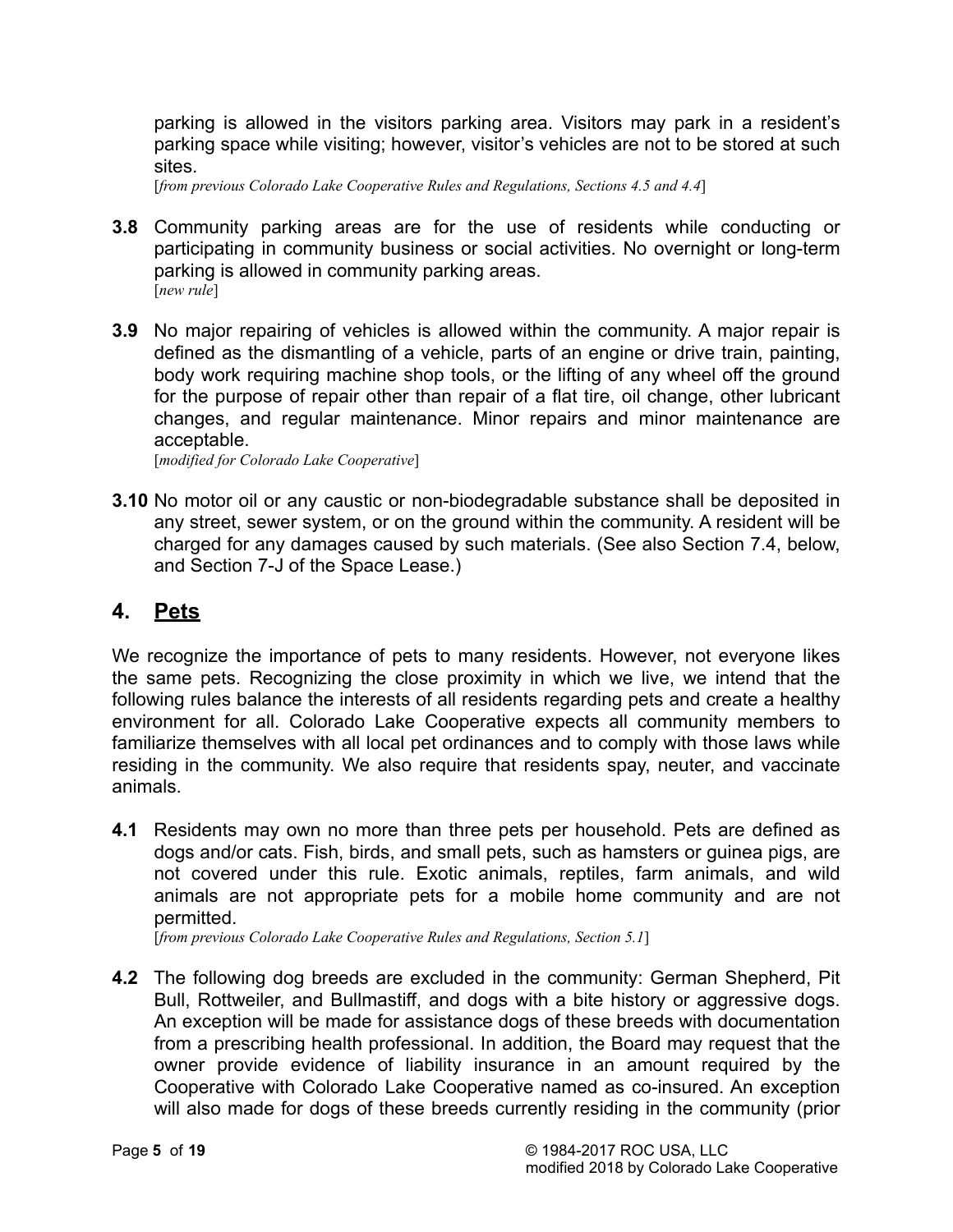to approval of these revised Community Rules); however, replacement dogs must conform to these rules.

[*new rule: exclusions from Cooperative insurer; last sentence added per Cooperative attorney*]

- **4.3** All dog and cat owners must submit a Pet Registration form to the Board within 14 days of adopting a new pet. Registration will include a physical description, a photo, and proof of current vaccination and county licensing. Pets not licensed by Linn County should be licensed with the county within 30 days of moving into the community, and proof of the new license should be provided to the Board. [*from previous Colorado Lake Cooperative Rules and Regulations, Sections 5.5 and 5.4*]
- **4.4** All residents who own pets and assistance animals are responsible for the conduct of their animals, and all residents are responsible for the conduct of their guests' animals. Dogs must be under control of their owners or another adult at all times whether walking with their owners in the community or confined anywhere on owners' spaces. According to Linn County Dog Control Code 560.110(EE), under control means that a dog is kept from biting, injuring, wounding, or chasing any person, pet, or domestic animal and that the dog is restrained by a physical device. Dogs must be kept on a leash and under adult supervision when off the owner's space and under the owner's supervision when in the owner's yard.

 [*re-worded from previous Colorado Lake Cooperative Rules and Regulations, Sections 5.2 and 5.3, for clarity; and from Linn County Dog Control Code, as indicated*]

**4.5** Dogs may not disturb any resident by frequent or prolonged noises, such as barking, whining, and howling. Prolonged noises are defined as lasting longer than 10 to 15 minutes. Dogs also may not be at large in the community, trespass on other residents' spaces, scatter other residents' garbage, chase other residents' pets or domestic animals, or destroy property of other residents. After an initial warning from the property manager, any repeated violations of this rule may result in one or more fines. In addition, animal owners are liable for the cost of repair or replacement of any damaged property. This rule also applies to the pets and assistance animals of residents' guests.

 [*from information supplied by Linn County Animal Control Officer; Linn County Dog Control Code, Section 560.410, and ORS 609.095; and partly from ROC USA Community Rules template, Sections 6.c and 6.h*]

**4.6** Dogs may not menace, chase, display threatening or aggressive behavior, or otherwise threaten or endanger the safety of any person, pet, or domestic animal in the community. Menacing behavior is defined as lunging, growling, snarling, or other behavior by a dog that would cause a reasonable person to fear for his or her safety or the safety of his or her animal. Residents who are victimized by such behavior or have animals that are victimized by such behavior can speak to the dog owner, if reasonable, to resolve the issue, or submit a written and signed complaint to the property manager with date, time, and description of the incident(s) and description of the dog(s) involved. After investigating, if the property manager finds that a dog is potentially dangerous, a Notice of Violation will be issued and more serious consequences may be imposed, including, but not limited to, confinement of the dog within the home, fine(s), or Linn County Animal Control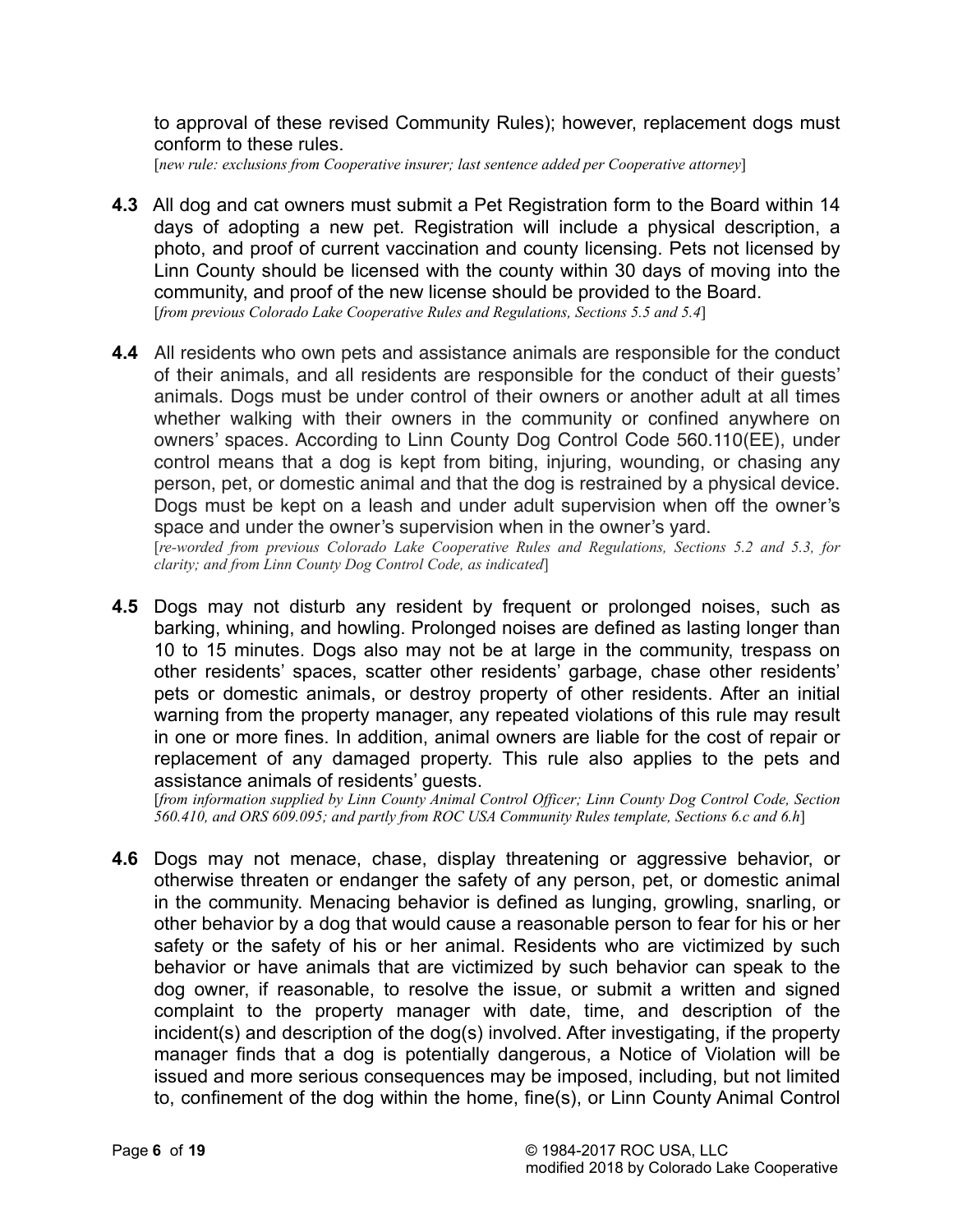may be consulted for consequences under Linn County Code, Title 5, Subtitle 3, Chapter 560 (Dog Control Code). Upon receiving a Notice of Violation from the property manager, the dog owner may contest the Notice, as described in Subsection 9.2, below, of these Community Rules.

 [*adapted from previous Colorado Lake Cooperative Rules and Regulations, Sections 5.2 and 5.9, and ROC USA Community Rules template, Sections 6.g and 6.h; definition of menacing behavior from Linn County Dog Control Code 560.110(U)*]

**4.7** Any dog that bites, wounds, injures, or kills any person, pet, or domestic animal without provocation must be removed immediately from the community. The victim of the incident shall contact law enforcement and health officials and notify the Board about the incident.

 [*first sentence partly from Linn County Dog Control Code 560.650; remainder from ROC USA Community Rules template, Section 6.h*]

**4.8** When walking dogs, residents must carry a bag, use it to contain their pets' refuse, and must dispose of it appropriately in a garbage receptacle. Dog owners are required keep their yards free of animal waste to prevent noxious odors in the neighborhood.

[*last sentence added*]

- **4.9** No feeding of dogs or cats outside the home is permitted; however, water may be given. [*from previous Colorado Lake Cooperative Rules and Regulations, Section 5.7*]
- **4.10** No outdoor pet kennels or fenced dog runs are permitted.

# **5. Siting, Setup, and Removal of Homes**

These rules are intended to facilitate easy setup and removal of all manufactured homes in the community. These rules apply to homes to be newly sited in the community as well as to homes currently sited that are being removed and replaced. [*last sentence added*]

#### **5.1 Siting**

- **5.1.1** The Board must approve and has the right to inspect and view any home before it is moved into the community. The Board must approve the placement and position of the home on the space ("Site Plan"), as well as any carports to be constructed, and the proposed landscaping.
- **5.1.2** If required by local, state, or federal regulations, the regulating authority must approve the age and condition of the home before it is moved into the community. No homes older than 20 years will be accepted. Homes moving into the community must be a minimum of 14 feet wide and have a pitched roof. Homes moving in are required to have wood, composition, vinyl, or aluminum lap siding. Videos or photos of the potential home to be sited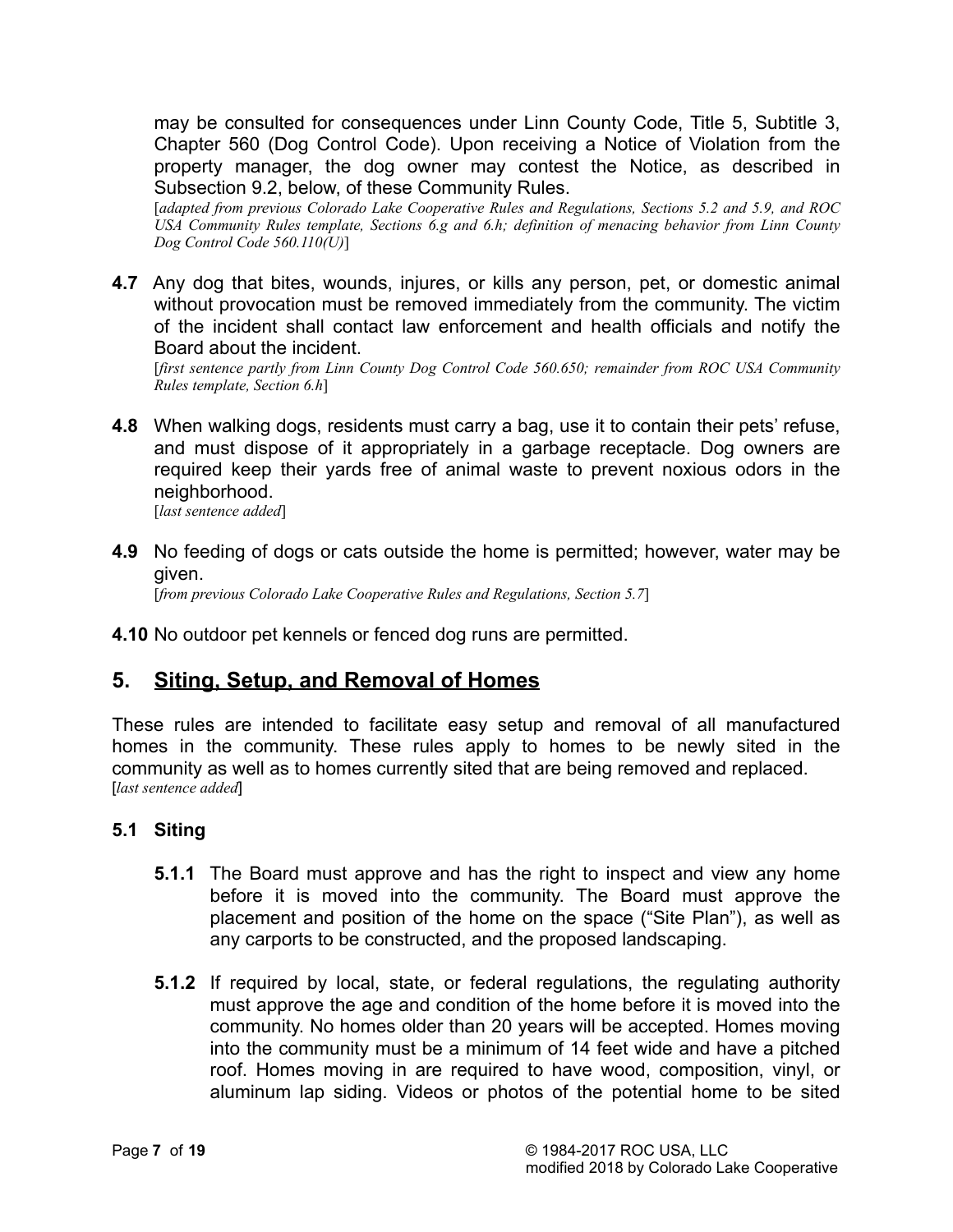must be submitted to the Board before the Board accepts a member's application.

 [*second and third sentences from previous Colorado Lake Cooperative Rules and Regulations, Sections 8.8 and 8.9*]

- **5.1.3** Prior to siting any home in the community, the owner will provide the Board with a copy of the home purchase agreement. [*from previous Colorado Lake Cooperative Rules and Regulations, Section 8.4*]
- **5.1.4** The homeowner is responsible for any damage caused during the siting of his or her home and shall reimburse the Cooperative for any expense incurred for the repair of damage caused to the lot, curb, driveway, utility services, or any portion of the community.

[*from previous Colorado Lake Cooperative Rules and Regulations, Section 8.2*]

#### **5.2 Setup**

- **5.2.1** All installations and construction must be performed by a licensed and bonded contractor or by the resident if prior approval is obtained from the Board. Installations and construction must be in accordance with local, state, and federal laws.
- **5.2.2** All manufactured home towing hitches must be removed immediately after the home is placed on the lot. [*from previous Colorado Lake Cooperative Rules and Regulations, Section 8.7*]
- **5.2.3** Residents are responsible for contacting utility companies relating to the connection of all utilities, including electrical, telephone, television, and water. The work must be performed by a licensed, bonded contractor.
- **5.2.4** Because of the many underground utilities in the community, residents who wish to dig to a depth below one foot must receive prior approval from the Board. High voltage wires are buried underground, and digging without knowing where these wires are located can be dangerous. According to Oregon law (OAR 952-001-0050), residents are required to call line location services to mark the location of underground utilities at least 48 hours prior to digging on their rental spaces. Digging includes, but is not limited to, planting of trees and shrubs; installing a fence, deck, mailbox, or garden border; and any other digging that includes placing of posts. Residents who violate this rule and/or Oregon law are responsible for any injury, disruption of utility service to the community, and repair costs for damaged utility lines. [*modified to include Oregon law and information from City of Corvallis Public Works*]
- **5.2.5** All wiring and plumbing, either inside or outside of the manufactured home, must comply with state and local codes. Any changes necessary in altering community wiring or plumbing must first be approved by the Board.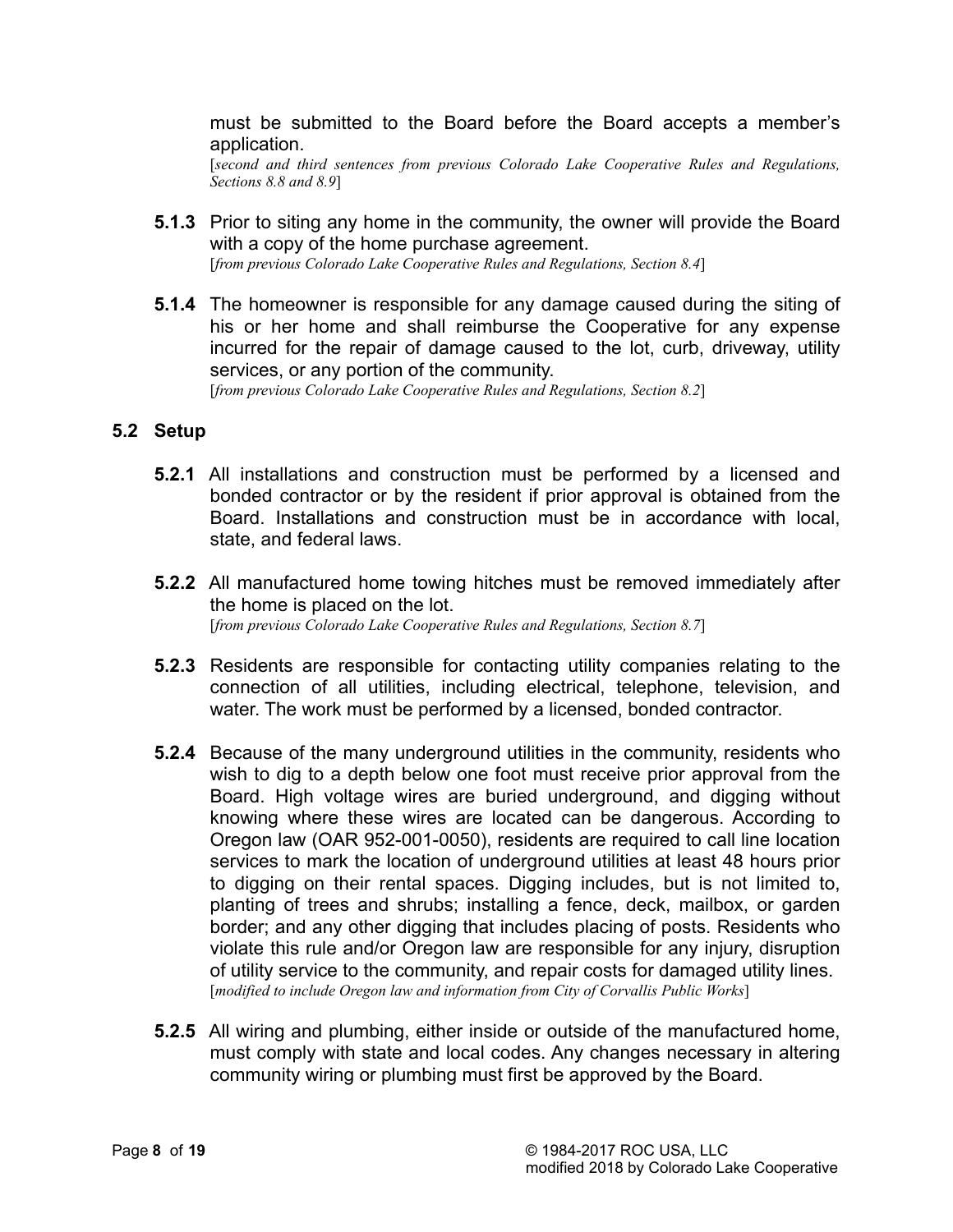- **5.2.6** Skirting and permanent stairs must be installed within six weeks of the home being sited in the community. All manufactured homes must be skirted to match or coordinate with the exterior siding of the home. Installing an access door in the skirting is necessary for easy access to utilities. All skirting must be installed by a licensed and bonded contractor or by the resident with prior approval from the Board. Installations must be in accordance with State of Oregon specifications.
- **5.2.7** Steps and porches must be installed at each exterior door of a manufactured home in the community. Residents must have their steps and porches installed within 60 days after the home is sited. Minimum landing size for steps or porches is 36 inches by 48 inches. All handrails must be bolted. No temporary steps are allowed after 60 days from the siting of the home.
- **5.2.8** Each manufactured home should be equipped with a storage shed. The size and exterior appearance of sheds must be approved by the Board prior to installation. The maximum storage shed size shall not exceed 8 feet by 10 feet. Storage sheds should be installed within 60 days after the home is sited.
- **5.2.9** Gutters and downspouts must be installed and connected to an adequate drain field within six weeks after the home is sited. Drainage from gutters or from any other sources is not allowed into Colorado Lake or onto the lake bank. Remedies for drainage violations will be at the expense of residents. [*last two sentences added*]

#### **5.3 Removal**

- **5.3.1** Residents wishing to remove their homes are required to give notice of intent to the Board at least 30 days prior to moving their home.
- **5.3.2** The Board reserves the right to request that all permanent structures on the space be removed at the member's expense when the member moves from the community. [*from previous Colorado Lake Cooperative Rules and Regulations, Section 8.5*]

**5.3.3** Following removal of the home, the resident shall be responsible for clearing the space of all debris and trash within 30 days. Trash and debris that remains 30 days after the home removal will be removed at the homeowner's expense.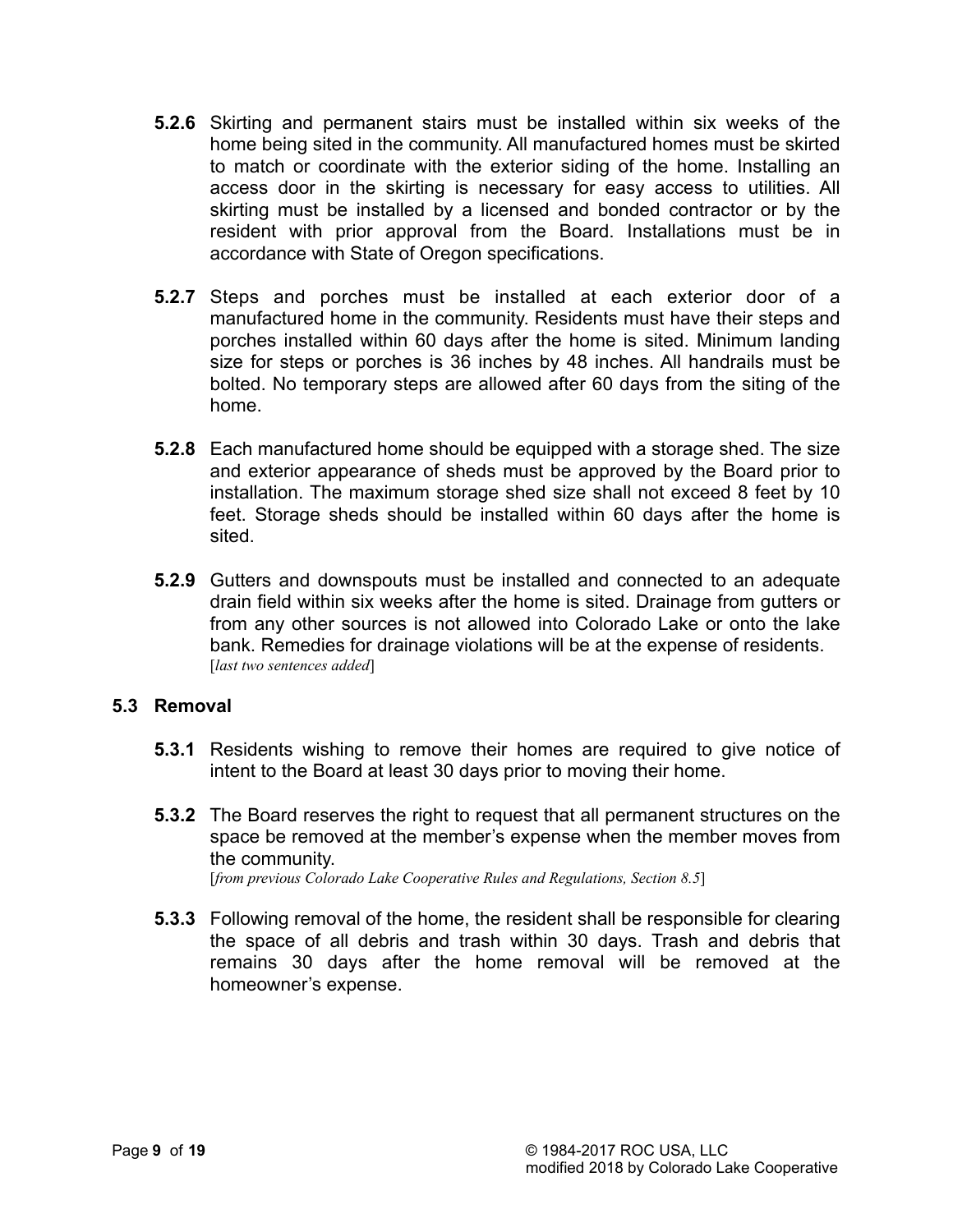# **6. Sale of Manufactured Homes and Admission of New Memberships**

See Sections 4.1 through 4.7 and Sections 3.1 through 3.12 of the Bylaws and Section 3, Subsection D, of the Space Lease for further information on sales and rentals of homes and on membership.

- **6.1** Prospective purchasers of a manufactured home in the community must submit an application and be approved by the Board prior to occupying the manufactured home. All such prospective purchasers shall be subject to a background check. No contract for sale of a manufactured home in the community shall obligate the Board to accept or approve a prospective purchaser of the manufactured home. [*from previous Colorado Lake Cooperative Rules and Regulations, Section 6.1*]
- **6.2** Prospective purchasers of a manufactured home in the community must also purchase a membership in Colorado Lake Cooperative. [*from previous Colorado Lake Cooperative Rules and Regulations, Section 6.2*]

### **7. Space and Home Maintenance**

[*this entire section reformatted, re-worded, and expanded; definitions added*]

These rules provide a standard for upkeep of individual spaces and maintenance of a neat and orderly community appearance that complements our wild surroundings.

#### **7.1 Home Exterior**

- **7.1.1** Manufactured homes, carports, decks, storage buildings, and other accessory structures must be maintained in clean appearance and good repair. Severely faded and peeling paint indicates the need for new paint. Algae growth, mold, and mildew appearing on siding indicate the need for power washing.
- **7.1.2** Stairs, porches, decks, ramps, carports, and storage buildings must be maintained in safe and structurally sound condition. Loose boards on stairs and ramps, and loose handrails must be repaired or replaced. Unsafe rotting or rotted wood on stairs, stair landings, ramps, porches, and decks must be repaired or replaced. Skid-resistant treads should be applied to stairs and ramps for safety, especially to prevent slipping and falling during wet weather. Broken outdoor light fixtures should be repaired or replaced, preferably with shielding that directs light downward to prevent bright lights from disturbing neighbors. Walkway illumination is recommended but not required.
- **7.1.3** Missing or damaged skirting panels must be replaced. Broken or malfunctioning doors and windows should be repaired or replaced. Broken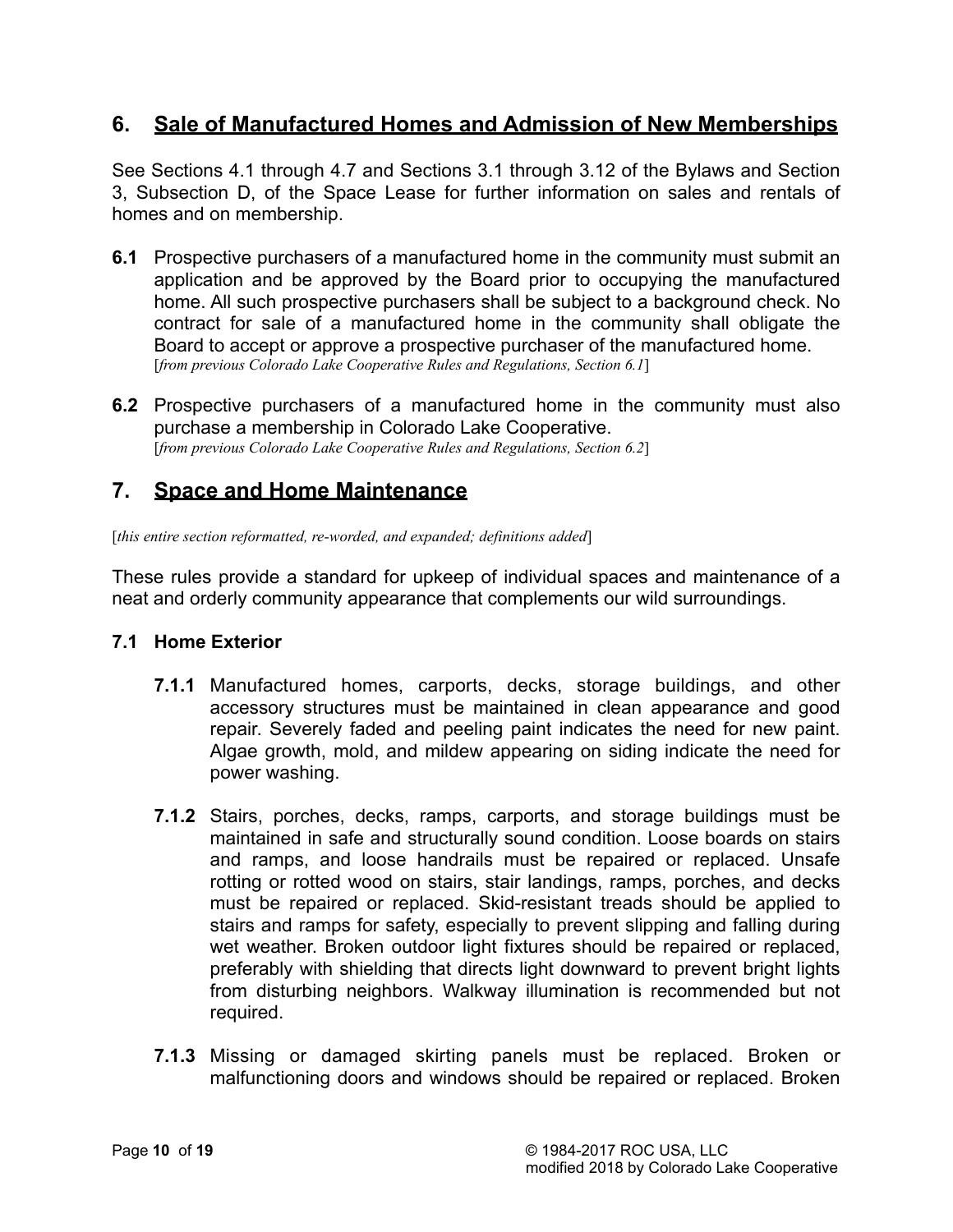blinds and torn window coverings visible from the street must be removed and/or replaced.

- **7.1.4** Needles, leaves, and fallen branches should be swept regularly from home, carport, and storage building roofs, as weather permits. Patios, decks, porches, ramps, stairs and stair landings, carport floors, driveways, and walkways should also be swept regularly.
- **7.1.5** Gutters and downspouts must be kept clean and unobstructed for proper drainage. Drainage from gutters or from any other sources is not allowed into Colorado Lake or onto the lake bank. Remedies for drainage violations will be at the expense of residents.
- **7.1.6** All homes must have house numbers easily visible from the street, preferably reflective for night visibility.
- **7.1.7** Satellite dishes no longer in use should be removed.

#### **7.2 Lawns, Plants, Trees**

- **7.2.1** Lawns must be mowed regularly, weather permitting. Planted areas (flowers, shrubs, vegetable gardens, etc.) must be regularly weeded and trimmed. Leaves, mulch, and compost scattered in yards (not including planted areas) must be raked in a timely manner, except when weather conditions are too wet or windy. Residents who will be gone for extended periods of time must arrange for yard maintenance in their absence. **Occasional lapses in care are understandable, but chronic neglect is a violation of this rule.**
- **7.2.2** Watering of lawns and plants should not be excessive, and water should not be allowed to run into the street or onto neighbors' spaces. When water usage must be limited, such as during a drought, the Board reserves the right to impose temporary watering restrictions. All residents will be notified in writing and required to comply with the stated restrictions.
- **7.2.3** Residents who have fences are responsible for maintaining the grounds outside their fences from the fence line outward, up to 12 inches or to the property line, except where fences stand between adjacent properties.
- **7.2.4** Trellises other decorative garden structures, gardens, and landscaping must not interfere with the Board's ability to perform any upkeep and maintenance of the community's infrastructure.
- **7.2.5** Residents are responsible to report potentially or obviously hazardous trees immediately to the Board in writing. The Board should then respond immediately with a plan for resolving the hazard.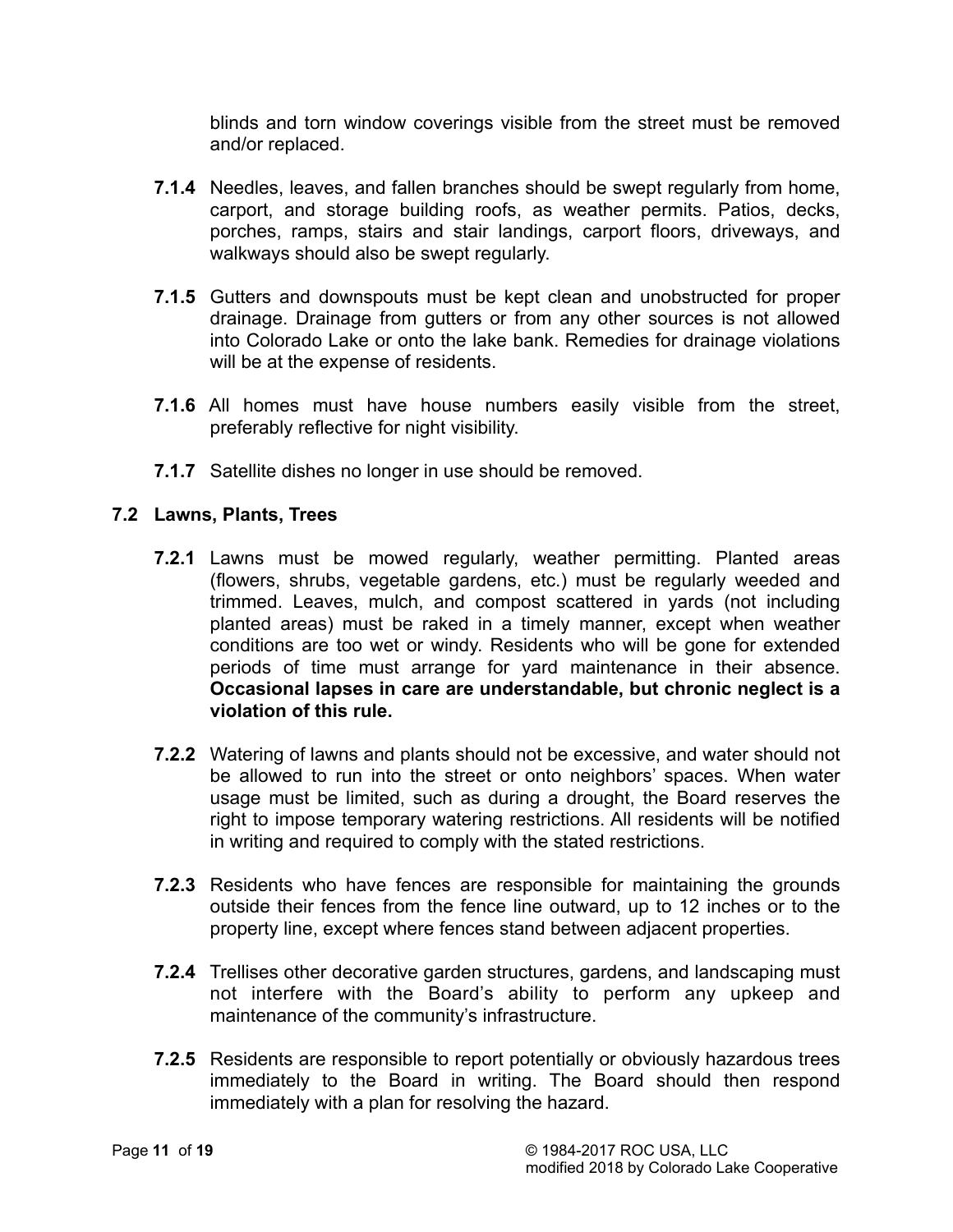- **7.2.6** Shrubs and small trees less than 30 feet in height will be maintained by the residents. Trees more than 30 feet in height will be maintained by the Cooperative. Planting and removal of trees must be approved by the Board in advance. Residents who plant or remove trees more than 30 feet in height without prior approval may be required to remedy the violation at their own expense. See Rule 5.2.4, above, regarding requirement for line location service before digging.
- **7.2.7** Volunteer seedlings that pop up anywhere on a resident's space must be removed by the resident if the seedlings will grow to more than 30 feet in height at maturity and/or will have invasive root systems. If necessary, check with the Operations Manager or other Board member for identification of volunteer seedlings.
- **7.2.8** Large trees over 30 feet in height will be maintained by the Cooperative. Resident agreement in writing is required if the Cooperative intends to remove a healthy tree from a resident's leased space, unless the tree is a threat to one or more homes or to the community infrastructure. The resident may replace a tree removed by the Cooperative, and the Cooperative will reimburse the resident for the cost, if the Board gives prior written approval for the replacement (see Rule 5.2.4, above, regarding requirement for line location service before digging). If Board approved, l/large trees may be removed by residents on their own lots at their own expense. Such removal must include the disposal of the tree and all of its limbs, leaves, needles, and debris within 30 days.
- **7.2.9** Trimming, removing, or altering any vegetation or trees on the bank adjacent to Colorado Lake is strictly prohibited (see Community Rule 2.9, above). Any trees growing on the bank that pose a threat or appear to pose a threat to any home in the community should be reported immediately to the Board.

### **7.3 Clutter, Rubbish**

**7.3.1** All exterior homesite areas must be free of clutter. Clutter consists of items not intended for outdoor use and items not in use that should be stored out of sight. Clutter is not allowed in yards; on patios, decks, porches, ramps, stairs and stair landings; under carports, or beneath homes. Items considered clutter include, but are not limited to, indoor sofas and chairs, appliances, exercise equipment, drums and other large containers, auto motors and automotive body parts, tires, tools, construction materials and equipment, ladders, containers of chemicals, cans of paint, boxes and bags of stored belongings, landscaping equipment, piles of recyclables. Firewood should be stacked neatly and wood debris (firewood chips and bark) picked up.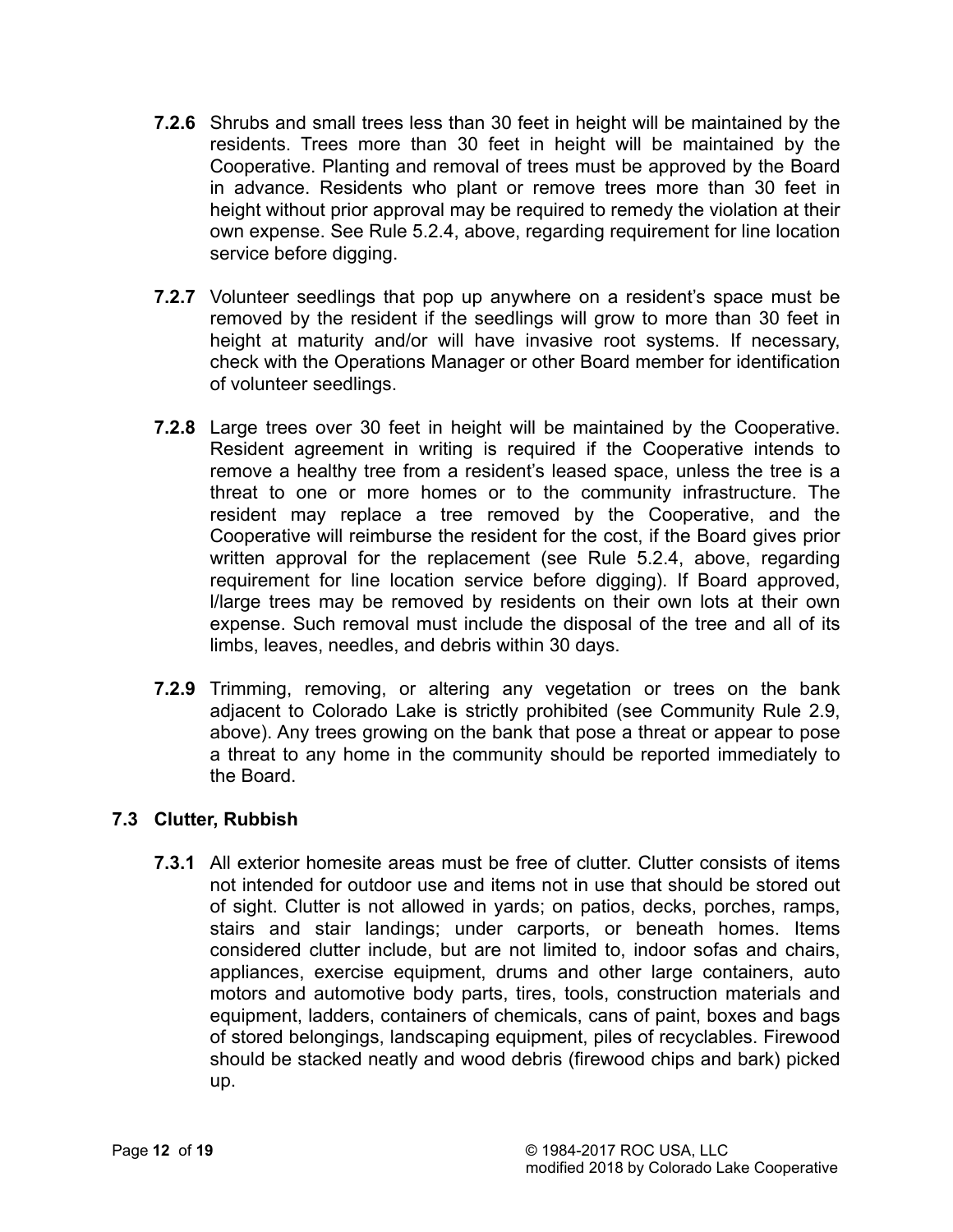- **7.3.2** No storage is allowed beneath a manufactured home, especially combustibles and toxic substances.
- **7.3.3** All exterior homesite areas must be free of rubbish. Rubbish consists of any item(s) that should be discarded or hauled away. No rubbish is allowed to accumulate in any yard; on any patio, deck, porch, ramp, stair landing or stairs; under any carport, or beneath any manufactured home. Items considered rubbish include, but are not limited to, all ordinary household garbage; broken patio furniture; non-working kitchen and laundry appliances; broken, severely worn out, tattered yard decorations; landscape and garden trimmings; shrub and tree trimmings; Christmas trees no longer in use; construction waste. Residents are encouraged to recycle yard debris (raked leaves, needles, grass clippings, etc.) as mulch in planted areas within their own rented spaces. Yard waste or any other rubbish may not be discarded into Colorado Lake or onto the lake bank.
- **7.3.4** All household garbage must be bagged and deposited in covered containers. Containers should remain covered at all times when not in use. Trash and/or recycling containers should be removed from the street by the end of collection day.
- **7.4 Toxic and Hazardous Substances** (see also Subsection 3.11, above, and Subsection 7-J. of the Space Lease)
	- **7.4.1** Any product containing hazardous substances, as defined under any federal or state law or environmental regulation, must be stored in closed containers that are in good condition and kept in a manner to prevent leaking. Hazardous substances include, but are not limited to, petroleum products, paints, solvents, fertilizers, pesticides, and herbicides. Each homeowner must comply with all federal, state, and local laws regarding hazardous substances and must use such products responsibly according to the manufacturer's instructions. Any spills of any hazardous substances must be cleaned up immediately and a Board officer notified of the circumstances surrounding the spill and actions taken. The homeowner will indemnify and hold the Cooperative harmless from any liability arising out of any release of hazardous substances on the homeowner's lot. [*from previous Colorado Lake Cooperative Rules and Regulations, Section 3.12*]
	- **7.4.2** Disposal of grease, oil, solvents, paint, or any other toxic material in the Community sewer system or storm drains is prohibited. [*from previous Colorado Lake Cooperative Rules and Regulations, Section 3.11*]

#### **7.5 Remodeling and Construction**

**7.5.1** All exterior remodeling and construction, including but not limited to ramps, must be approved by the Board in advance and must conform to existing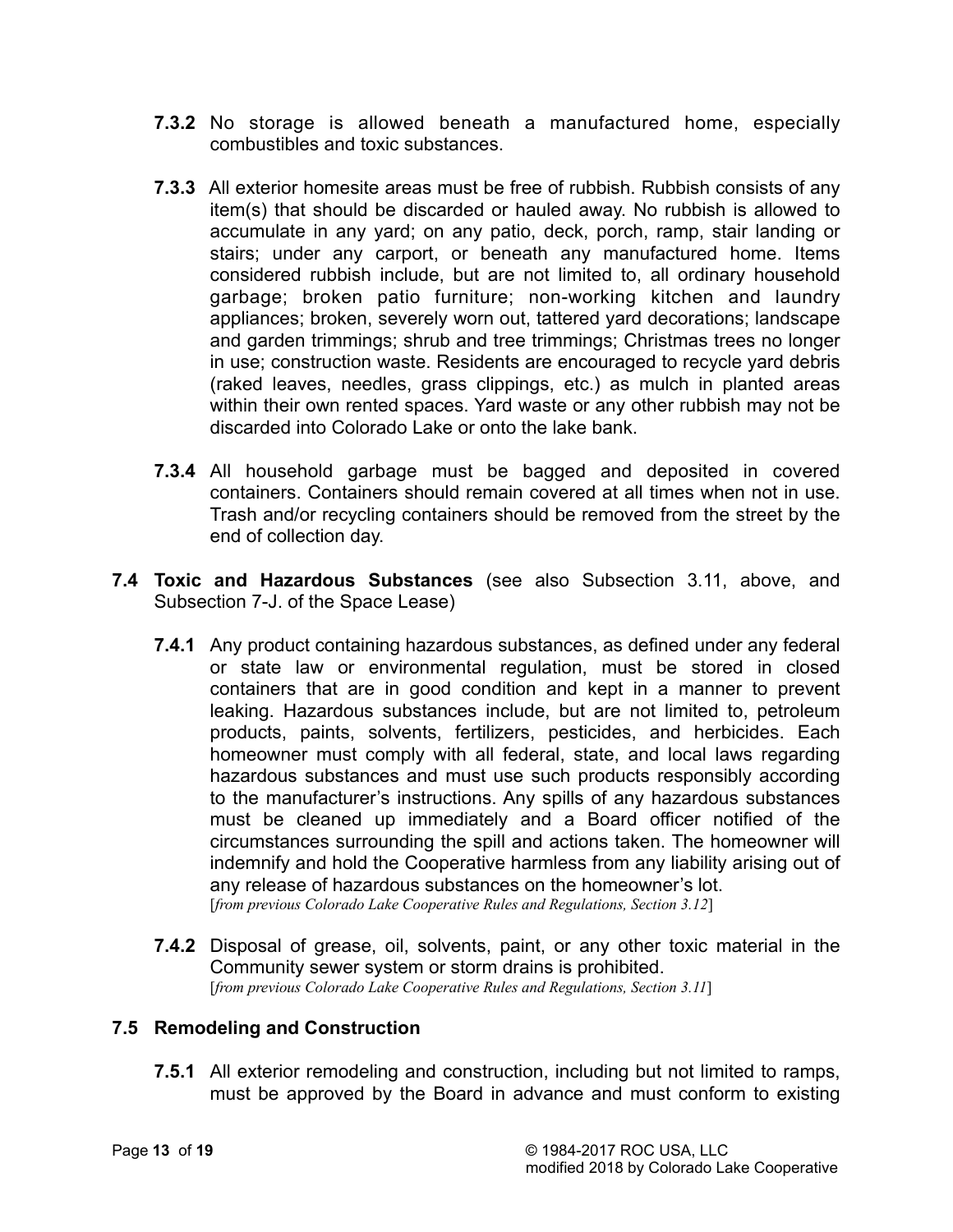building codes. Fences must be approved in accordance with Section 8, below.

- **7.5.2** No new construction of private docks on Colorado Lake or stairs on the bank is allowed (see Community Rule 2.9, above).
- **7.5.3** Open carports may be enclosed with prior approval from the Board. The resident or resident's contractor must construct the enclosure according to existing building codes, including obtaining a building permit, if required.

#### **7.6 Utility and Service Connections**

**7.6.1** Tampering with the Cooperative's fuses, breakers, electric service, or connections is prohibited. In the event of any kind of electrical service problem, the resident should contact the Operations Manager or other Board member.

[*from previous Colorado Lake Cooperative Rules and Regulations, Section 3.3*]

**7.6.2** If, in the judgment of the Cooperative, one or more approved backflow prevention devices are required at a manufactured home, the Cooperative will give notice in writing to the homeowner to install the device(s). The homeowner will install the approved device(s) upon 60 days written notice at his or her own expense. In the event a homeowner fails or refuses to install an approved backflow prevention device within 60 days, the Cooperative or the property manager may do so, and all cost and expenses associated therewith shall be the responsibility of the homeowner.

 [*from previous Colorado Lake Cooperative Rules and Regulations, Section 3.13; last sentence altered per Cooperative attorney*]

#### **7.7 Winterization**

**7.7.1** It is the tenant's sole responsibility to properly winterize all outdoor fixtures. All damages to outdoor fixtures that result from inadequate winterization shall be the responsibility of the homeowner. Water service lines must be protected from freezing by the installation of electric heat tape or insulation. Heat tape should be checked prior to winter season and replaced, if needed.

[*first two sentences added per Cooperative attorney*]

**7.7.2** For further winter protection, pipes leading to outside faucets should be drained, faucet covers should be placed on all exterior hose bibs, and sprinkler systems should be drained prior to winter season.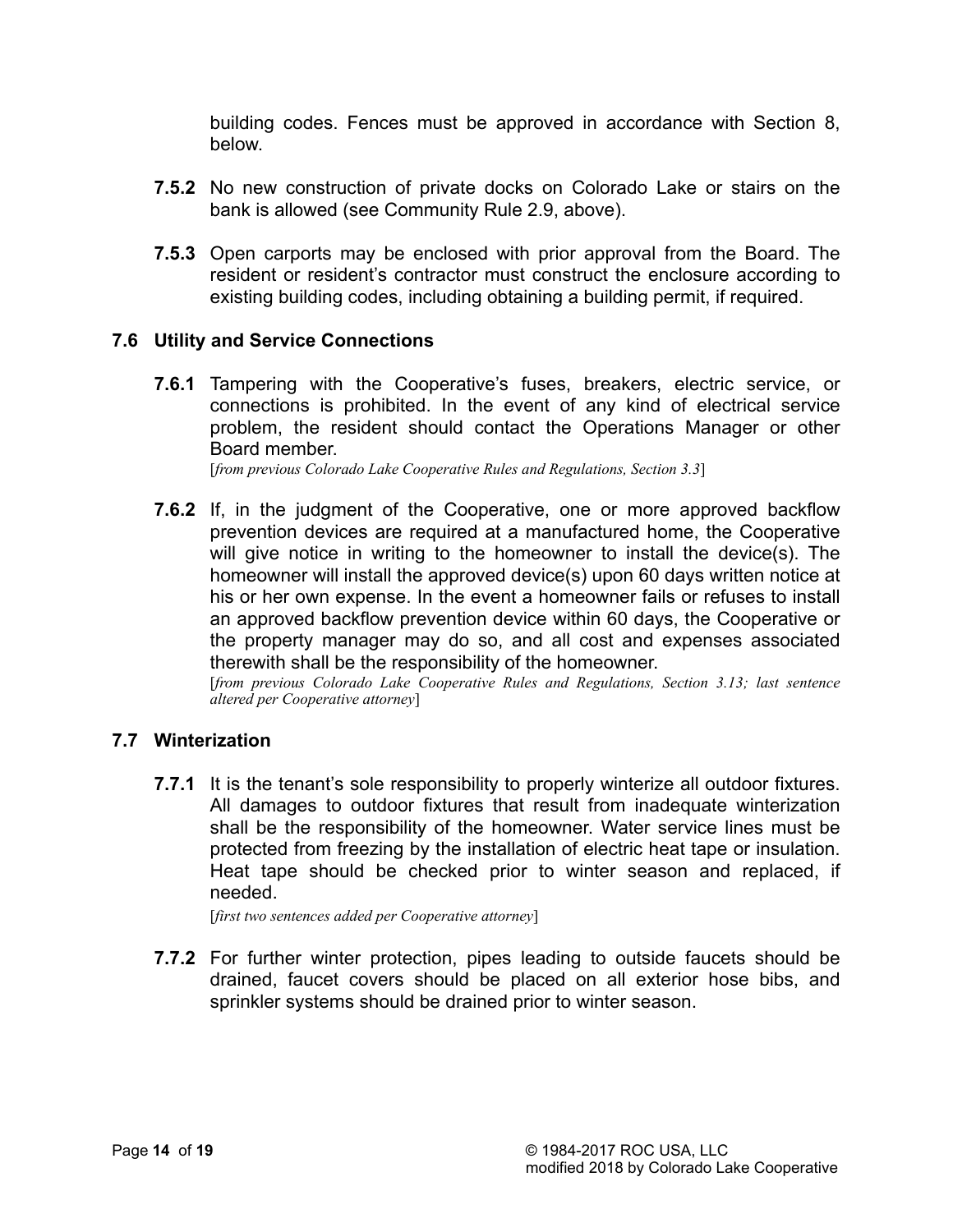#### **7.8 Wood and Pellet Stoves**

- **7.8.1** Installation of new wood burning stoves is prohibited. Residents who currently have wood stoves in their manufactured homes and use them regularly should have their wood stoves cleaned and inspected annually by a qualified inspector to ensure that the stove is safe to use, Corvallis Fire Department recommends that wood stoves be cleaned more than once per year if used daily for winter heating to avoid hazardous creosote buildup in chimneys. Wood stove safety is a serious issue in a manufactured home community, and residents are liable for wood stoves that are not properly maintained.
- **7.8.2** Installation of new pellet stoves is allowed. New pellet stoves must be inspected and certified by the fire department immediately after installation and a copy of the certification provided to the Board. Recommendations for cleanings and inspections are the same as for wood stoves.

#### **7.9 Hot Tubs, Barbecue Grills, Fire Pits, Fireworks, Propane Tanks**

- **7.9.1** Homeowners must obtain written permission from the Board prior to installing hot tubs on their spaces. A written request should be submitted to the Board along with a site plan. Hot tubs must comply with applicable federal and state laws and local ordinances as to their construction, installation, and maintenance. Hot tubs must be surrounded by a privacy fence and covered when not in use.
- **7.9.2** Gas and charcoal grills are permitted. All barbecue grills must be placed at least 10 feet from any structure (as measured from the roof overhang, if any), fence line, vegetation, and any combustible materials. Grills must be attended by adults at all times and operated in compliance with all manufacturer's directions to reduce the risk of fire. No burning of paper, rubbish, or other fuel sources are allowed other than propane and charcoal. A water source via a hose or bucket must be within reach.
- **7.9.3** Fire pits require written approval from the Board before installation. The Operations Manager or other Board member(s) will conduct an onsite inspection before use. Portable and in ground fire pits must be commercially manufactured or constructed of concrete or approved non-combustible materials and are required to have mesh screen covers. Portable fire pits must be placed at least 15 feet from any structure (as measured from the roof overhang, if any), fence line, vegetation, and any combustible materials, and in ground fire pits must be placed at least 25 feet from the same. Fires in fire pits must be attended constantly by adults until **completely** out. Fire size is limited to three feet in diameter and two feet in height. Only dried wood or wood products may be burned, except for portable fire pits fueled by propane or natural gas. Yard debris, other than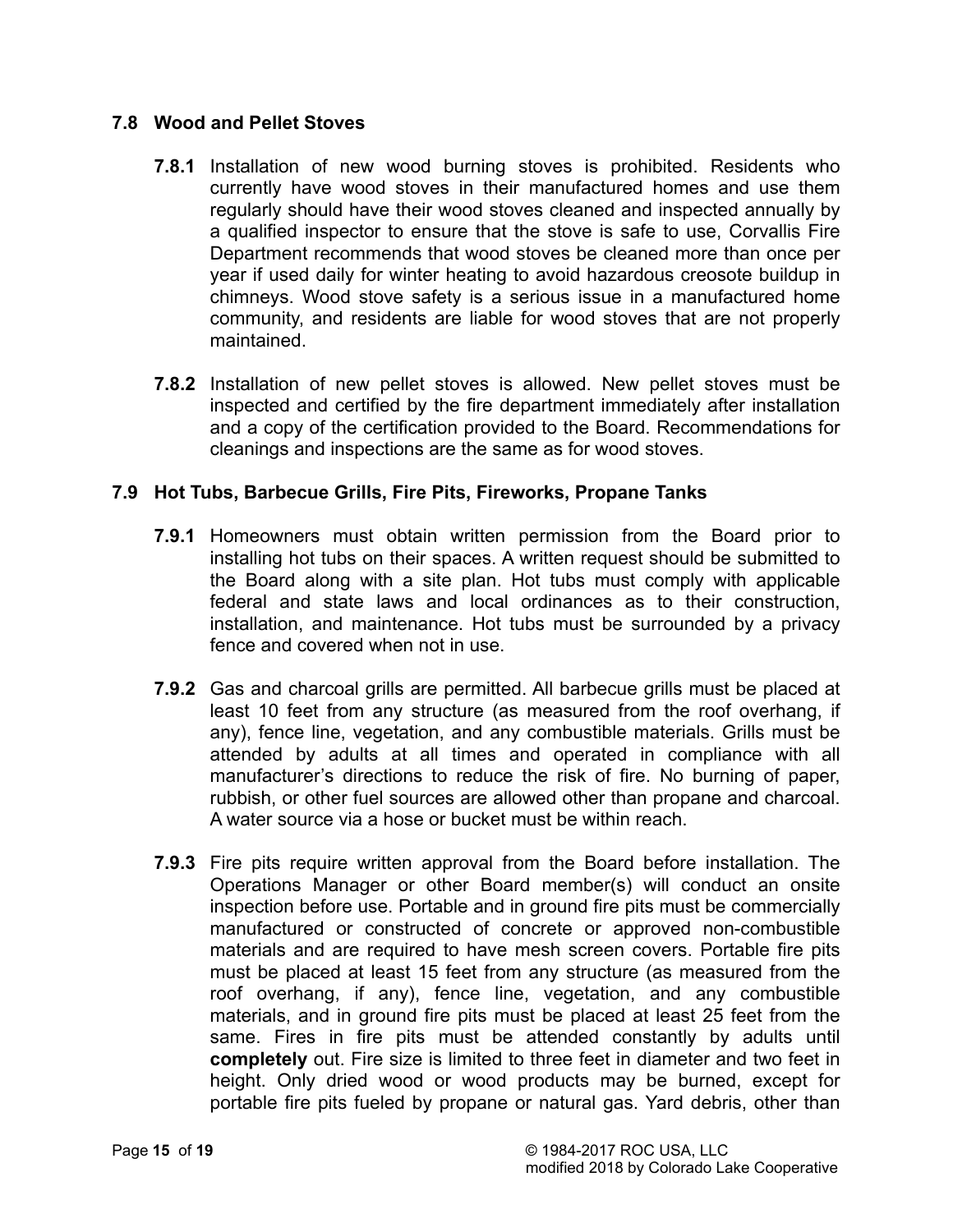logs and bare branches, is not allowed in fire pits. No other materials may be burned, especially not materials that emit dense smoke or noxious odors. A water source via a hose or bucket must be immediately within reach.

- **7.9.4** Corvallis Fire Department, Oregon Department of Forestry, or the State Fire Marshall's Office can limit burning if conditions are deemed to be unsafe (e.g., during extremely hot and dry periods). Residents are required to check with Corvallis Rural Fire Protection District for burning restrictions before using barbecue grills and fire pits. Residents who violate these Community Rules regarding fire pits will be required to remove their fire pits from the community. Residents will be liable for any damage caused from barbecue grills or fires in fire pits neglected and/or improperly extinguished.
- **7.9.5** All fireworks are prohibited in the community year-round.
- **7.9.6** Propane or natural gas tanks are not permitted in the community, except propane tanks intended for barbecue grills or portable fire pits, and canisters for camp stoves. Natural gas is available for household use via a gas line under the street in most areas of the community. Connection to the gas line must be installed by a qualified professional and is the responsibility of the resident.

# **8. Fencing**

[*this section reformatted from Colorado Lake Cooperative Fencing Guidelines*]

### **8.1 Definitions**

- **8.1.1 Landscape Fencing:** Any fence of open or closed construction 3 feet high or under. Posts are at least 2 inches by 2 inches square or round.
- **8.1.2 Lattice Fencing:** Any fence over 3 feet high constructed with lattice panels consisting of natural or manufactured material. Posts are at least 2 inches by 2 inches square or round.
- **8.1.3 Neighbor Agreement:** A form submitted to the Board with a construction request for standard or privacy fencing, jointly worked out between neighbors the fence will border.
- **8.1.4 Privacy Fencing:** Any fence of closed construction 5 to 6 feet high and consisting of more than one panel. Fence posts are 4 inches by 4 inches square or round.
- **8.1.5 Privacy Panel:** One panel of closed construction no more than 6 feet high and 12 feet long.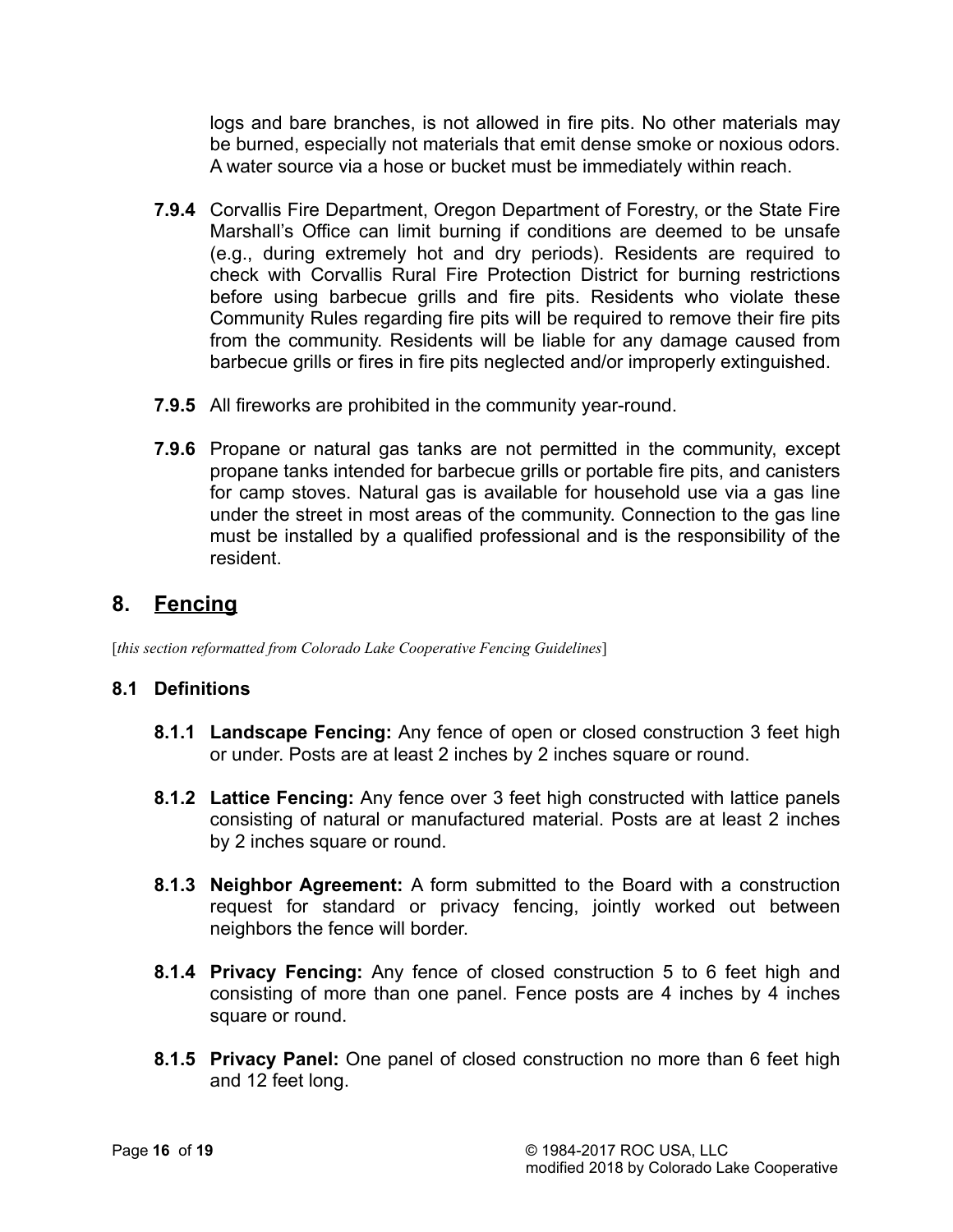- **8.1.6 Standard Fencing:** Any fence higher than 3 feet consisting of wood, composite, PVC, or wrought iron panels. Fence posts are 4 inches by 4 inches square or round.
- **8.1.7 Temporary Fencing:** Deer or bird netting installed with uniform poles and only for the duration of growing season.
- **8.1.8 Wire Fencing:** Mesh fencing consisting of woven or welded wire with 2 to 10 millimeter diameter spaces in the design.
- **8.2** Standard and privacy fencing may be constructed with approval from the Board. A construction plan and all applicable neighbor agreement forms must be submitted in advance for review. All fence construction must be completed within 90 days.
- **8.3** Privacy fencing may not exceed 6 feet in height and may not extend past the front door or the end of the home facing the street. Front yards facing the street may not have privacy fencing. A privacy panel may be placed in front of an entrance facing the street or a neighbor's home.
- **8.4** Lattice fencing may be constructed of natural or manufactured material, must be securely mounted to fence posts, and must not exceed 6 feet in height.
- **8.5** Open fences may be constructed with wire panels. Cyclone (chain link) fencing is not permitted in front yards or in areas visible from the street. Chicken wire is not permitted.
- **8.6** Fence posts must be securely mounted in the ground, taking into account the ground, wind, and load conditions.
- **8.7** All fencing shall be maintained by the resident(s) who installed it. It is recommended that raw wood fencing be painted, stained, waterproofed, or treated to protect it from the weather.
- **8.8** Landscape and temporary fencing do not need neighbor agreements or Board approval. Temporary fencing is allowed for garden or fruit tree protection from wildlife and must be removed at the end of the growing season.
- **8.9** Arbors in varying styles may be constructed according to fencing rules but do not require neighbor agreements or Board approval. However, plans must be submitted to the Board to serve as notification.

# **9. Rule Violations and Relief**

**9.1** When the property manager determines that a resident or resident's guest has violated a Community Rule or is informed of such violation by the Board, the property manager will issue a Notice of Violation to the resident according to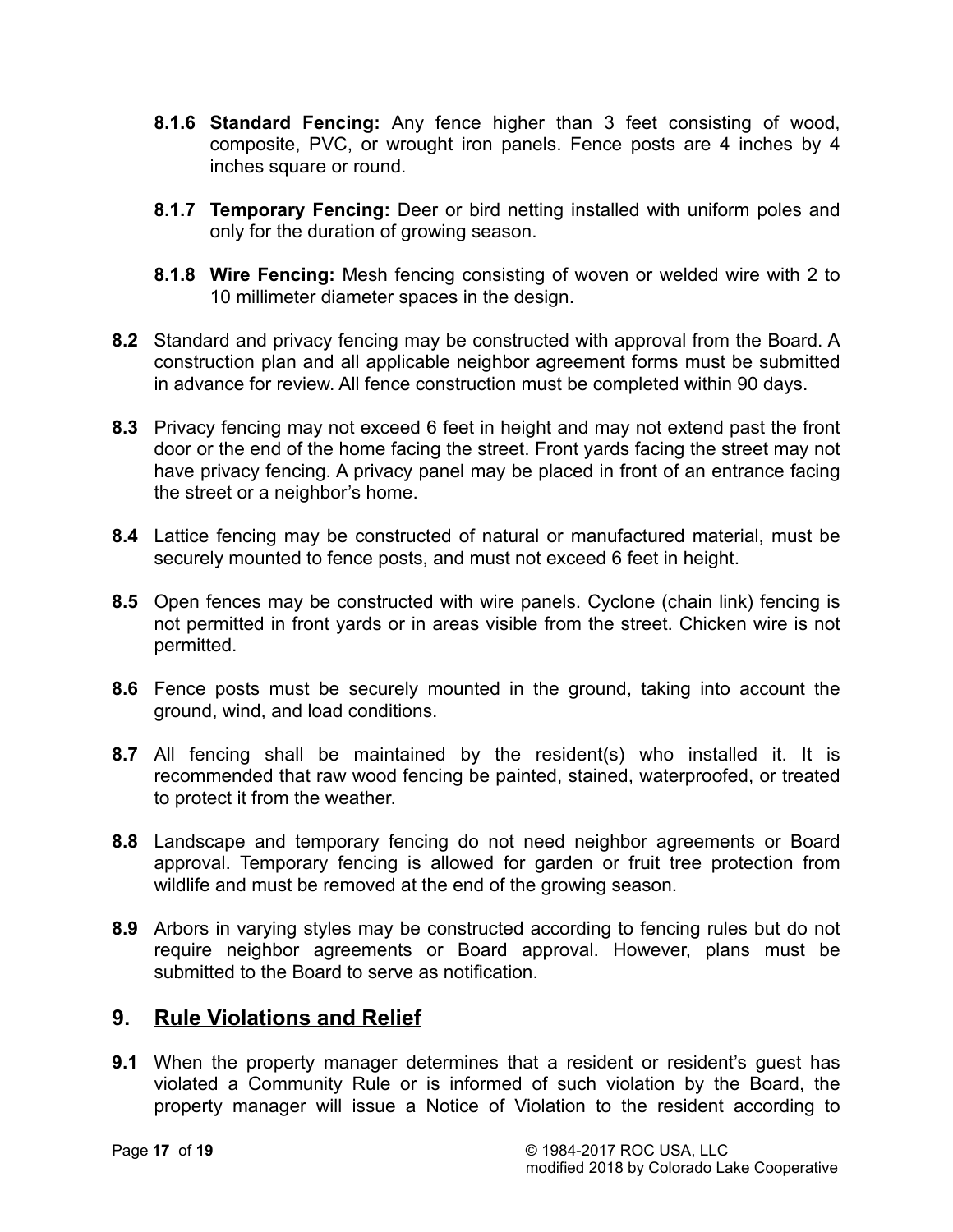Community Rule 1.4, above. Upon receipt of such Notice, the resident must promptly take action at his or her expense to cease the violation. Any continued noncompliance after 14 days of posting of the Notice of Violation shall be considered a second violation of the Community Rule, unless a longer time period is provided in the notice.

[*modified from previous Colorado Lake Cooperative Rules and Regulations, Section 9.2*]

**9.2** Upon receipt of a Notice of Violation, a resident may contest the Notice by sending a written notice thereof to the property manager within five days of receipt of the Notice of Violation. The resident shall then meet with the property manager within five days to resolve the problem. If no resolution is agreed upon, then the resident may appeal to the Board, which will review the contest as soon as possible at a regular or special meeting of the Board. The resident contesting the Notice of Violation may participate in the Board meeting. The decision of the Board at such meeting shall be the final decision on the matter.

[*from previous Colorado Lake Cooperative Rules and Regulations, Section 9.3*]

- **9.3** When a resident or resident's guest violates a Community Rule, as determined by the property manager and/or the Board, the Board will determine whether or not to impose a fine on the resident and the amount of the fine. If the Board decides to impose a fine, the maximum fine for the first violation shall range from \$15 to \$50, and the maximum fine for a second violation shall range from \$50 to \$150. Mediation will also be encouraged and explored.
- **9.4** A second violation may result in a fine or lease termination at the discretion of the Board. If the Board determines that any violation is a material (significant) violation of the Space Lease, the Board may vote to proceed immediately to terminate the resident's lease and proceed to eviction, subject to compliance with the Space Lease. A violation that may be considered material/significant includes, but is not limited to, a reasonable belief that the homeowner or someone in the household (including a pet) has seriously injured someone, threatened someone with serious harm, done substantial damage to someone else's belongings, or committed an act "outrageous in the extreme" in or near the community. Outrageous in the extreme acts include, but are not limited to, illegal drug dealing, the manufacturing of illegal drugs, burglary, and sex related offenses. If the Board determines that a violation is a material/significant violation of the Space Lease, then there shall be no opportunity for the resident to cure the violation. [*last three sentences added per Cooperative attorney*]
- **9.5** Any resident wishing to complain about another resident's violation of any of these Community Rules shall submit the complaint in writing to the property manager. Complaints must contain the name and address of the complainant and specifics regarding the nature of the alleged violation, including dates, times, and witnesses (as applicable). Only in exceptional circumstances will the property manager keep